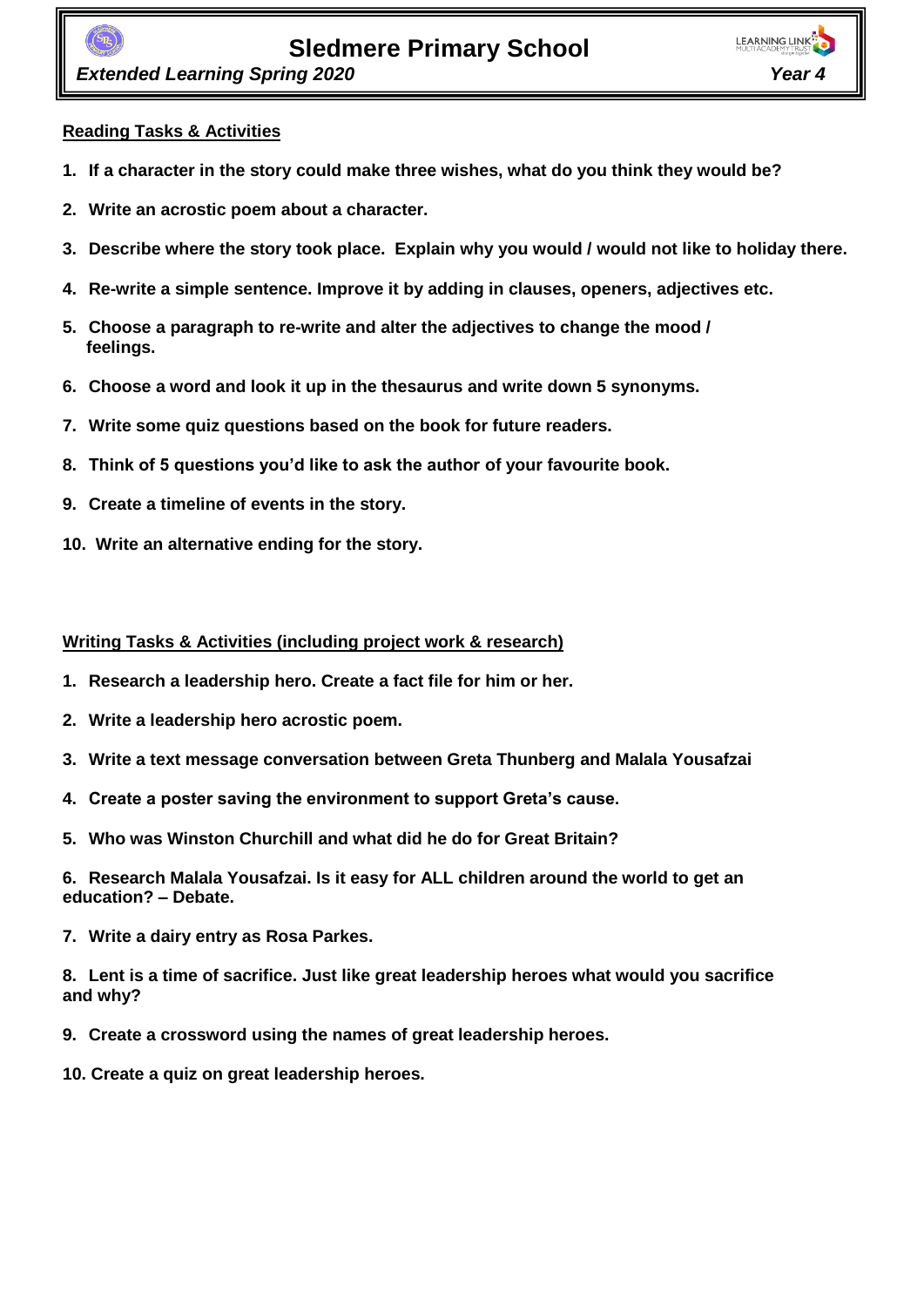**Number Tasks & Activities (number bonds and timetables)**

- **1. Find all number bonds to 20.**
- **2. Find number bonds to 100.**
- **3. Write all multiplication facts and related division facts.**
- **4. Have a go on Hit the Button [https://www.topmarks.co.uk/maths-games/hit-the-](https://www.topmarks.co.uk/maths-games/hit-the-button)**

### **[button.](https://www.topmarks.co.uk/maths-games/hit-the-button)**

- **5. Use the four operations to make 32.**
- **6. Have a go on TT Rockstars - [https://play.ttrockstars.com/auth/school/student/8349.](https://play.ttrockstars.com/auth/school/student/8349)**
- **7. Investigate – two odd numbers added together always give an odd number answer?**
- **8. What is a factor? Find all the factors of 12, 24, 32, 60 and 21?**
- **9. What is a prime number? List all the prime numbers to 100.**
- **10. Which capital letters of the alphabet are symmetrical?**

**Free Resources** <https://www.twinkl.co.uk/offer> - enter code UKTWINKLHELPS (free access for a month)

## **Spellings**

| accident(ally) | early        | knowledge      | purpose  |
|----------------|--------------|----------------|----------|
| actual(ly)     | earth        | learn          | quarter  |
| address        | eight/eighth | length         | question |
| answer         | enough       | library        | recent   |
| appear         | exercise     | material       | regular  |
| arrive         | experience   | medicine       | reign    |
| believe        | experiment   | mention        | remember |
| bicycle        | extreme      | minute         | sentence |
| breath         | famous       | natural        | separate |
| breathe        | favourite    | naughty        | special  |
| build          | February     | notice         | straight |
| busy/business  | forward(s)   | occasion(ally) | strange  |
| calendar       | fruit        | often          | strength |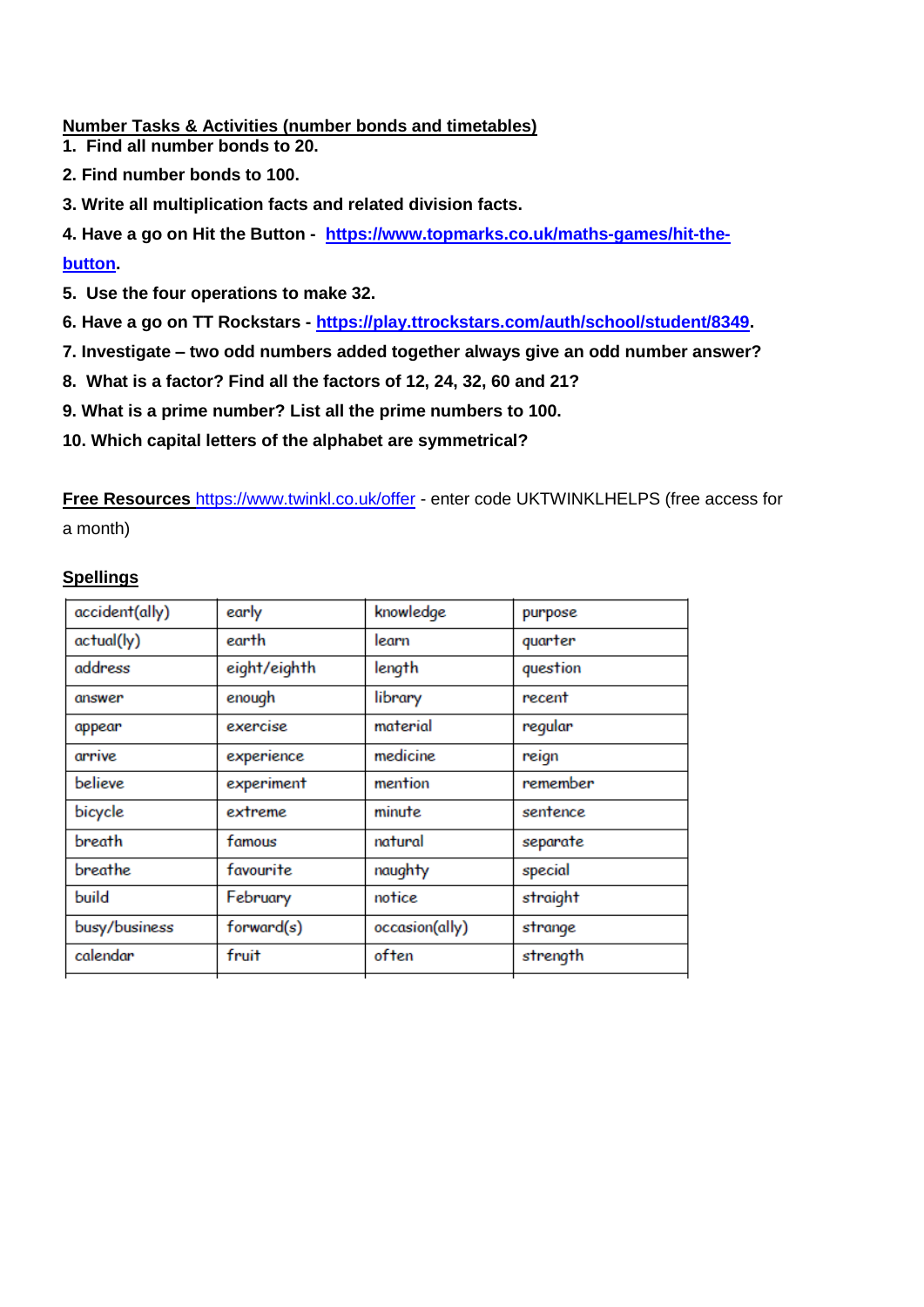## **One Tiny Mistake**

10 When I received my first magic wand for my twelfth 20 birthday, I could not have been more excited. I imagined 30 pointing it towards a pile of dirty clothes and having 39 them magically cleaned and folded before my eyes. I'd  $47$ dreamed about turning my vegetables invisible so I 58 didn't have to eat them for dinner. I never imagined that 69 I would spend the next year of my life trapped inside  $71$ a bottle.

83 One tiny, little spell gone wrong was all it took to shrink 95 me. My family think that I ran away to a school for witches. They knew it had always been my dream. What 105 they don't know is that I've been here all along; sat on  $117$ 128 the dusty shelf in my old bedroom, tapping on the glass 137 and praying that one day they will hear me.



# **Quick Questions**



1. Where is the narrator of this story?



2. Did the narrator mean for this to happen? Use evidence from the text to support your answer.



3. What story do you know that has a similar theme?



4. Sum up the story in 20 words or less.

## **A Very Unusual Winter**

Children across the countru splashed and frolicked in the  $\mathbf Q$ paddling pool, wearing their swimming costumes and 16 25 thick streaks of sun cream. Windows were wide open, fans were out of stock in most high street shops and the 37 ice cream van hadn't made so much money in ages. It  $48$ was the hottest day the United Kingdom had seen in over 59 thirty years... yet it was the 21st December. 67

For as long as anyone could remember, the 21st of  $77$ December had been an icy, cold day. Commuters walked 86 to work, wrapped up tightly in thick coats and scarves. 96 past chimneys that plumed with thick, white smoke as 105 families gathered around the fireplace to keep warm... 113 123 but not this year. Something very unusual seemed to be 131 happening and one man - Simon Thomas - thought he knew why... 133



# **Quick Questions**



1. '...chimneys that plumed with thick, white smoke' In this sentence, what does 'plumed' imply about the amount of smoke?



2. What date was the hottest day the UK had seen in over thirty years?



3. Why were people shocked about the weather?

What do you think that Simon Thomas may do next?